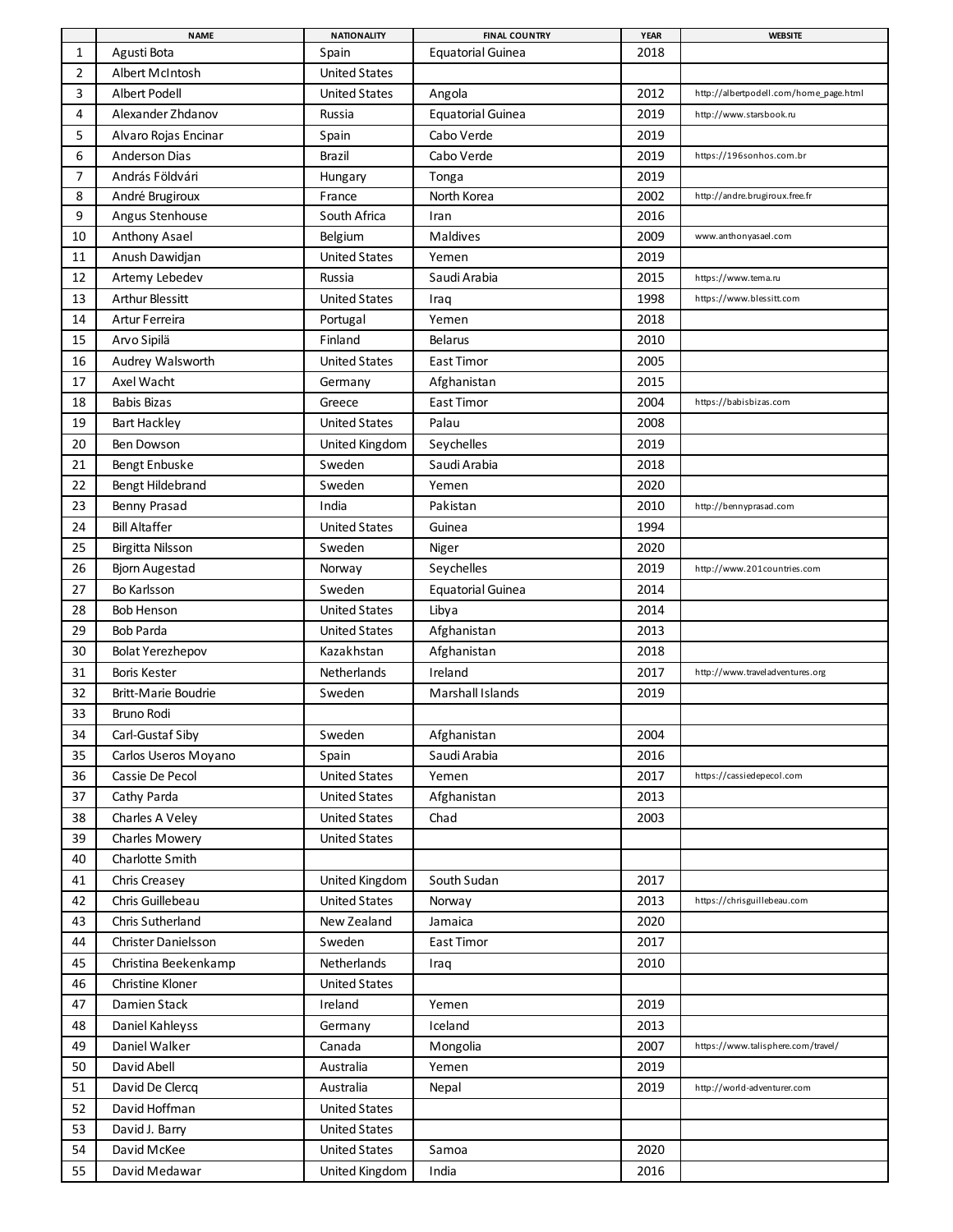| 56  | Dietrich Deppe                | Germany              |                          |      |                                          |
|-----|-------------------------------|----------------------|--------------------------|------|------------------------------------------|
| 57  | Dirk Van Der Wal              | Netherlands          |                          |      |                                          |
| 58  | Dominik Grzyb                 | <b>United States</b> |                          |      |                                          |
| 59  | Don C. Buckley                | <b>United States</b> |                          |      |                                          |
| 60  | Donald Deberry                | <b>United States</b> |                          |      |                                          |
| 61  | Donald M Parrish Jr           | <b>United States</b> | Mongolia                 | 2011 | https://donparrish.com                   |
| 62  | Dorothy Mowery                |                      |                          |      |                                          |
| 63  | Dorothy Pine                  | <b>United States</b> | Afghanistan              | 2005 |                                          |
| 64  | <b>Dustin Pfundheller</b>     | <b>United States</b> | Israel                   | 2017 | http://www.wanderingdentist.com          |
| 65  | <b>Eddie Gustin</b>           | Sweden               | Cyprus                   | 2016 |                                          |
| 66  | Edward Reynolds Jr.           | <b>United States</b> | Samoa                    | 2014 | http://edreynoldsjr.blogspot.com         |
| 67  | <b>Emilio Scotto</b>          |                      |                          |      |                                          |
| 68  | Eric Abtan                    | Canada               | Nauru                    | 2016 |                                          |
| 69  | Eric Nguyen                   | <b>United States</b> | Eritrea                  | 2017 |                                          |
| 70  | Fabio Cao                     | Italy                | Yemen                    | 2017 |                                          |
| 71  | Francesco Chiarelli           | Italy                |                          |      |                                          |
| 72  | Frank Grosse-Oetringhaus      | Germany              | Liberia                  | 2017 | http://frankgrosseoetringhaus.com        |
| 73  | Frank Morris                  | <b>United States</b> | Central African Republic | 2014 |                                          |
| 74  | Frank Rainer                  | <b>United States</b> | South Sudan              | 2012 |                                          |
| 75  | Frode Kjems Uhre              | Denmark              | Libya                    | 2016 | www.frodeuhre.com/frodeuhre_content.html |
| 76  | Gary Coleman                  | <b>United States</b> | Syria                    | 2019 |                                          |
| 77  | Geri Winkler                  | Austria              | Republic of the Congo    | 2017 | http://winklerworld.net                  |
| 78  | Giannis Prodromidis           | Greece               | <b>Equatorial Guinea</b> | 2019 | http://www.thegreektravels.com           |
| 79  | <b>Graham Hughes</b>          | United Kingdom       | South Sudan              | 2012 | https://grahamdavidhughes.com            |
| 80  | Graydon Gwin                  | <b>United States</b> |                          | 1999 | http://giggwin.com                       |
| 81  | Gregg Cox                     | <b>United States</b> |                          |      |                                          |
| 82  | <b>Gunnar Garfors</b>         | Norway               | Cabo Verde               | 2013 | https://garfors.com                      |
| 83  | <b>Gunnar Mattson</b>         | Sweden               | East Timor               | 2003 |                                          |
| 84  | Gustav-Adolf Junge            | Germany              | Albania                  | 1991 |                                          |
| 85  | Hans Lehnert                  | Germany              | Afghanistan              | 2012 |                                          |
| 86  | Hans Thulin                   | Sweden               | Guyana                   | 2018 |                                          |
| 87  | Harold Smith                  | <b>United States</b> | Yemen                    | 2019 |                                          |
| 88  | Harry Mitsidis                | United Kingdom       | Equatorial Guinea        | 2008 | https://harrymitsidis.com                |
| 89  | Heinz Stücke                  | Germany              | Seychelles               | 1996 | http://www.heinzstucke.com               |
| 90  | Helmut Lent                   | Germany              | Afghanistan              | 2013 |                                          |
| 91  | Henri Mattila                 | Finland              | Afghanistan              | 2020 |                                          |
| 92  | Henrik Jeppesen               | Austria              | Eritrea                  | 2016 | https://www.everycountryintheworld.com   |
| 93  | Henrik Moliis                 | Finland              |                          |      |                                          |
| 94  | <b>Herbert Goebels</b>        | Germany              |                          | 2011 |                                          |
| 95  | Hongyu Yang                   |                      |                          |      |                                          |
| 96  | Horst Gruber                  | Austria              | Saudi Arabia             | 2015 |                                          |
| 97  | <b>Hubert Weissinger</b>      | Austria              | Saudi Arabia             | 2001 | www.members.aon.at/worldtraveller        |
| 98  | Igor Sergeev                  | Russia               | South Sudan              | 2016 |                                          |
| 99  | Ildikó Szabó                  | Hungary              | Saudi Arabia             | 2018 |                                          |
| 100 | <b>Indy Nelson</b>            | <b>United States</b> | Yemen                    | 2017 | http://indynelson.com                    |
| 101 | Ingjakdur Hannibalsson        | Iceland              | São Tomé and Príncipe    | 2014 |                                          |
| 102 | Ismo Porna                    | Finland              | South Sudan              | 2011 | https://www.ismondiatravels.fi           |
| 103 | Jack Wheeler                  | <b>United States</b> | São Tomé and Príncipe    | 2014 | https://www.wheelerexpeditions.com       |
| 104 | Jackie Jerry                  | <b>United States</b> | Syria                    | 2019 |                                          |
| 105 | Jagannathan Srinivasaraghavan | <b>United States</b> | Libya                    | 2012 |                                          |
| 106 | Jaime Aleman                  | Panama               | Nauru                    | 2020 |                                          |
| 107 | Jakob Øster                   | Denmark              | Eritrea                  | 2019 |                                          |
| 108 | James Asquith                 | United Kingdom       | Micronesia               | 2013 | https://jasquith.com                     |
| 109 | Jarl Hardenmark               | Sweden               | Georgia                  | 1993 |                                          |
| 110 | Jason Mayfield                | <b>United States</b> | Iceland                  | 2016 | www.jasonaroundtheworld.com/about-me     |
| 111 | Jayson Dudas                  | Switzerland          |                          |      | https://travel196.weebly.com             |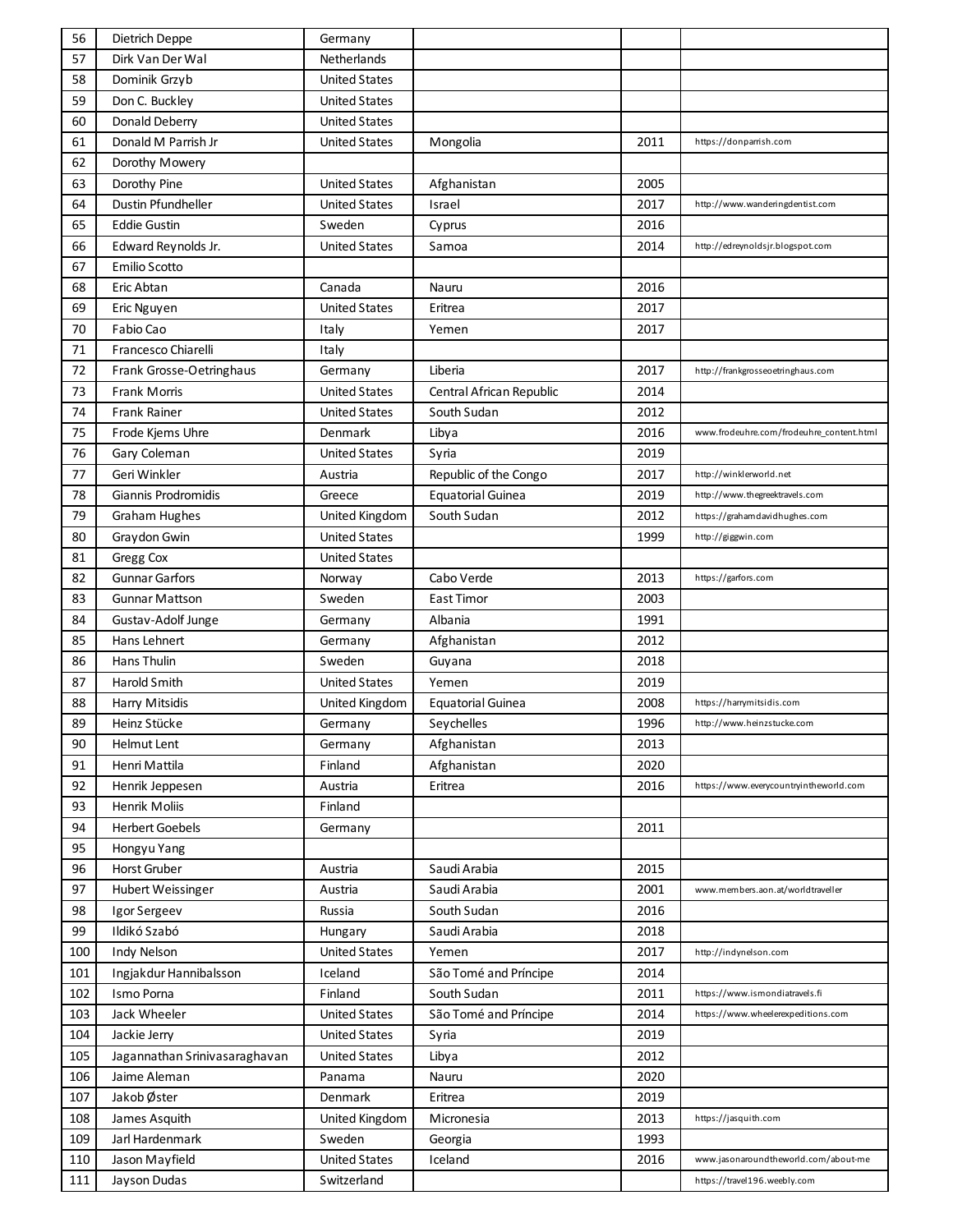| 112 | Jayson Zee             |                      |                                  |      |                                         |
|-----|------------------------|----------------------|----------------------------------|------|-----------------------------------------|
| 113 | Jeff Shea              | <b>United States</b> | <b>Belarus</b>                   | 2003 | http://jeffshea.org                     |
| 114 | Jenna Klotz            | <b>United States</b> | Syria                            | 2019 |                                         |
| 115 | Jessica Nabongo        | <b>United States</b> | Seychelles                       | 2019 |                                         |
| 116 | Joachim Von Zur Gathen | Germany              | South Sudan                      | 2013 |                                         |
| 117 | Joan Madrid            |                      |                                  |      |                                         |
| 118 | João Paulo Peixoto     | Portugal             | Israel                           | 2011 |                                         |
| 119 | John Barnett           | United Kingdom       |                                  |      |                                         |
| 120 | John Bougen            | New Zealand          | Democratic Republic of the Congo | 2015 |                                         |
| 121 | John Clouse            | <b>United States</b> |                                  |      |                                         |
| 122 | John F. Burke, Jr.     | <b>United States</b> |                                  |      |                                         |
| 123 | John McCorquodale      | United Kingdom       | Burundi                          | 2006 |                                         |
| 124 | John Rheinberger       | <b>United States</b> | Somalia                          | 2011 | http://www.johnrheinberger.com          |
| 125 | John Terence Wharton   | <b>United States</b> |                                  |      |                                         |
| 126 | John Todd              | United Kingdom       |                                  | 1993 |                                         |
| 127 | Johnny Ward            | United Kingdom       | Norway                           | 2017 | https://onestep4ward.com                |
| 128 | Jordan Hargrave        | <b>United States</b> | Nauru                            | 2016 | http://www.travbuddy.com/hauteboy/blogs |
| 129 | Jorge Sánchez          | Spain                | Somalia                          | 2003 | http://jorgesanchez.es                  |
| 130 | Jorma Karhumaa         | Finland              | Laos                             | 2015 |                                         |
| 131 | Jose Antonio Ruiz Diez | Spain                | Syria                            | 2018 | http://www.proyectomzungu.com           |
| 132 | <b>Joss Stone</b>      | United Kingdom       |                                  | 2019 | https://jstotalworldtour.com            |
| 133 | Juan Luis Galata       | Spain                |                                  |      |                                         |
| 134 | Kari-Matti Valtari     | Finland              | Afghanistan                      | 2018 |                                         |
| 135 | Kashi Samaddar         | India                | Serbia                           | 2008 |                                         |
| 136 | Kay Forwood            | Australia            | Tonga                            | 2008 | www.horizonsunlimited.com/forwood       |
| 137 | Kazuto Matsumoto       | Japan                | Montenegro                       | 2009 | http://tabisite.com/en/                 |
| 138 | Ken Nathanson          | Hong Kong            |                                  | 2015 |                                         |
| 139 | Ken Ziegler            | <b>United States</b> | Iraq                             | 2001 |                                         |
| 140 | Kevin Hughes           |                      |                                  |      |                                         |
| 141 | Kimi Shimura           | Japan                |                                  |      | http://km777.blogspot.com               |
| 142 | Kimmo Puikkonen        | Finland              | Colombia                         | 2011 | www.kolumbus.fi/kimmo.puikkonen         |
| 143 | Kolja Spori            | Germany              | Eritrea                          | 2019 | https://luxuryrogue.wordpress.com       |
| 144 | Kolja Spori            | Poland               |                                  |      |                                         |
| 145 | Konstantin Symonenko   | Ukraine              | Chile                            | 2018 |                                         |
| 146 | Krzyk Pawel            | Poland               |                                  |      |                                         |
| 147 | Lars Backström         | Finland              | Moldova                          | 1994 |                                         |
| 148 | Lee Abbamonte          | <b>United States</b> | Libya                            | 2011 | https://www.leeabbamonte.com            |
| 149 | Les Goedbloed          | Netherlands          |                                  | 2013 |                                         |
| 150 | Lexie Alford           | <b>United States</b> | North Korea                      | 2019 | https://lexielimitless.com              |
| 151 | Lily West              | United Kingdom       | <b>Equatorial Guinea</b>         | 2016 |                                         |
| 152 | Loren Cunningham       | <b>United States</b> |                                  |      |                                         |
| 153 | Lorenzo Riccardi       | Italy                | <b>Trinidad and Tobago</b>       | 2020 | https://www.200-economies.com           |
| 154 | Lubos Fellner          | Slovakia             | Niger                            | 2019 |                                         |
| 155 | Luis Amaral            | Portugal             | São Tomé and Príncipe            | 2017 |                                         |
| 156 | Luis Filipe Gaspar     | Portugal             | Nigeria                          | 2019 | https://www.luisfilipegaspar.com        |
| 157 | Lynn Stephenson        | <b>United States</b> |                                  |      |                                         |
| 158 | Magi Casajoanes        | Spain                | Iraq                             | 2015 |                                         |
| 159 | Malcolm Snowden        | Australia            | Saudi Arabia                     | 2018 |                                         |
| 160 | <b>Manfred Harteis</b> | Germany              | Central African Republic         | 2016 |                                         |
| 161 | Marcus Neumann         | Germany              | Vanuatu                          | 2012 |                                         |
| 162 | Marian Speno           | <b>United States</b> | Afghanistan                      | 1998 |                                         |
| 163 | Marius Johansen        | Norway               | Mauritius                        | 2017 |                                         |
| 164 | Mariusz Majewski       | Poland               | North Korea                      | 2012 | http://www.mamama.eu                    |
| 165 | Markku Vilen           |                      |                                  |      |                                         |
| 166 | Markus Kolb            | Germany              | Angola                           | 2015 |                                         |
| 167 | Markus Lundgren        | Sweden               | Canada                           | 2013 |                                         |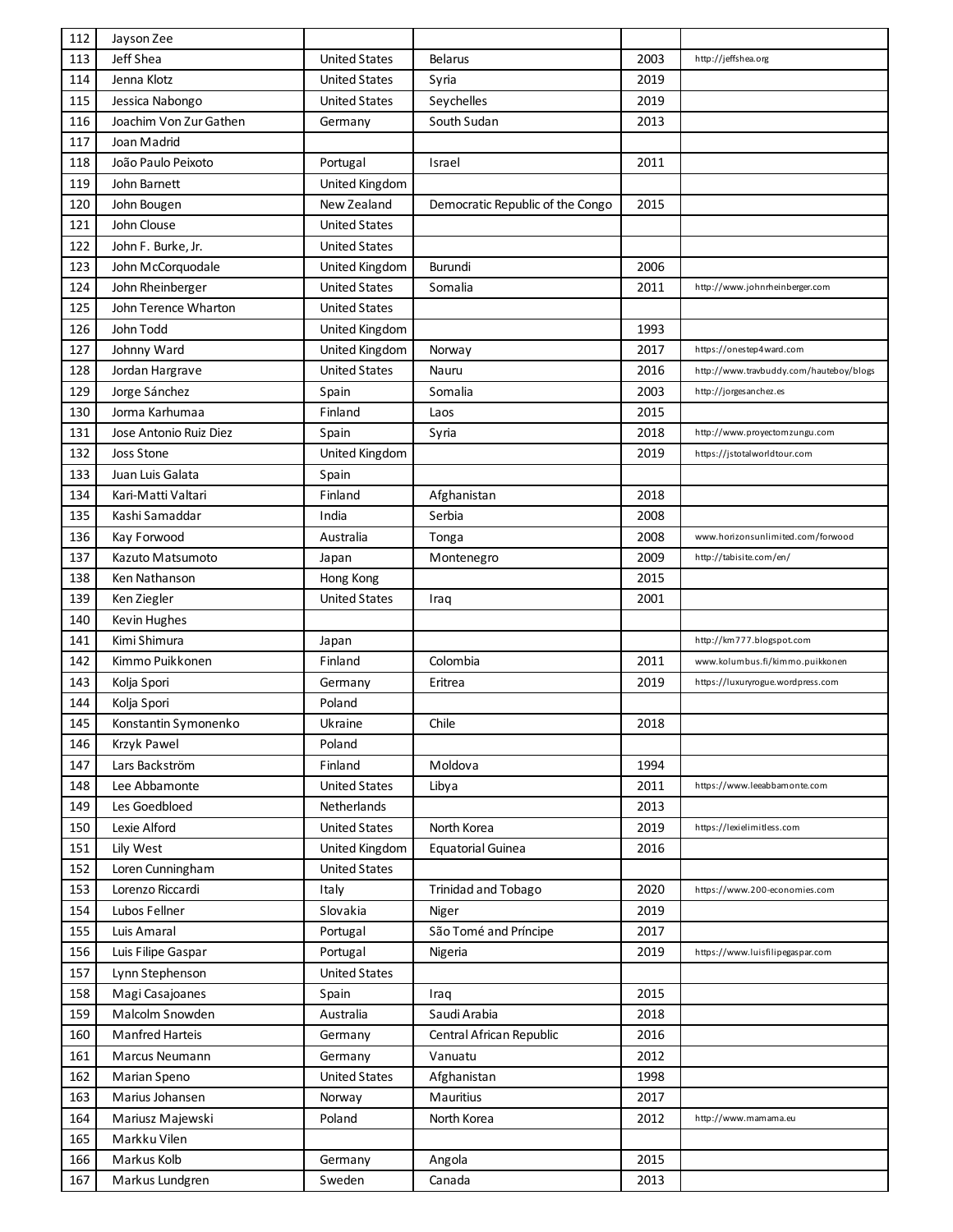| 168 | <b>Martin Elling</b>   | <b>United States</b> | Eritrea                  | 2012 |                                        |
|-----|------------------------|----------------------|--------------------------|------|----------------------------------------|
| 169 | Masayo Goto            | Japan                | Iraq                     | 2018 | www.masayogoto.com                     |
| 170 | Maurizio Giuliano      | United Kingdom       | Suriname                 | 2004 |                                        |
| 171 | Melanie Smith          | New Zealand          | Yemen                    | 2019 | http://www.onlymyfootprints.com        |
| 172 | Melissa Roy            | <b>United States</b> | Bangladesh               | 2019 |                                        |
| 173 | Michael David          |                      |                          |      |                                        |
| 174 | Michael Graziano       | Canada               | Angola                   | 2020 | https://www.globaldegree.co            |
| 175 | Michael Runkel         | Germany              | Saudi Arabia             | 2018 | https://runkel.photoshelter.com/index  |
| 176 | Mike Kendall           | United Kingdom       | Yemen                    | 2019 |                                        |
| 177 | Mike Spencer Bown      | Canada               | Ireland                  | 2013 | https://www.mikespencerbown.com        |
| 178 | Mikhail Kametsu        | Russia               | Saudi Arabia             | 2017 |                                        |
| 179 | Mikhail Zarubin        | Russia               | <b>Equatorial Guinea</b> | 2019 | http://mikearoundtheworld.ru/          |
| 180 | Miodrag Colić          | Serbia               | San Marino               | 2011 | http://www.miodragcolic.com            |
| 181 | Nadezhda Lazareva      | Russia               | Seychelles               | 2016 |                                        |
| 182 | Naomi Kuroiwa          | Japan                |                          |      | http://courier.jugem.jp                |
| 183 | <b>Neil Pollock</b>    | <b>United States</b> |                          |      |                                        |
| 184 | Nick Butter            | United Kingdom       | Greece                   | 2019 | https://www.nickbutter.com             |
| 185 | Nina Sedano            | Germany              | Turkmenistan             | 2010 |                                        |
| 186 | Norbert Aleco          | France               |                          |      |                                        |
| 187 | Nuno Lobito            |                      | Iceland                  | 2011 |                                        |
| 188 | Orhan Kural            | Turkey               | Tuvalu                   | 2018 | http://www.orhankural.com              |
| 189 | Parke G. Thompson      | <b>United States</b> |                          |      |                                        |
| 190 | Patricia Roberts       |                      |                          |      |                                        |
| 191 | <b>Patrick Maselis</b> | Belgium              | North Korea              | 2006 |                                        |
| 192 | Paul Johnson           | <b>United States</b> |                          | 2013 |                                        |
| 193 | Paulo Mansur Raymundo  | Brazil               | Libya                    | 2012 | http://www.reaiche.org                 |
| 194 | Pawel Krzyk            | Poland               | Syria                    | 2019 | https://wedrowkizpawlem.pl             |
| 195 | Peggy Porter           | <b>United States</b> |                          |      |                                        |
| 196 | Pekka Kajanoja         | Finland              | Iraq                     | 2003 |                                        |
| 197 | Pekka Suonio           | Finland              | Kiribati                 | 2006 |                                        |
| 198 | Per Besson             | <b>United States</b> | Colombia                 | 2019 |                                        |
| 199 | Per Hovland            | Norway               |                          |      |                                        |
| 200 | Peter Forwood          | Australia            | Tonga                    | 2008 | www.horizonsunlimited.com/forwood      |
| 201 | Peter Grip             | Sweden               | Tonga                    | 2010 |                                        |
| 202 | Peter Scholl-Latour    | Germany              | East Timor               | 2008 |                                        |
| 203 | Peter Schønsted        | Denmark              | Uzbekistan               | 2014 |                                        |
| 204 | <b>Phil Haines</b>     | United Kingdom       | Iraq                     | 1997 |                                        |
| 205 | Phil Salter            |                      |                          |      |                                        |
| 206 | Philippe Melul         | France               | Suriname                 | 2014 | http://philippemelul.com               |
| 207 | Phillips Connor        | Singapore            | Guinea-Bissau            | 2007 | https://www.madexpat.com               |
| 208 | Phyllis Henson         | <b>United States</b> | Libya                    | 2014 |                                        |
| 209 | Raimo Rousko           |                      |                          |      |                                        |
| 210 | Ranjan Sharma          | India                | Libya                    | 2019 |                                        |
| 211 | Rauli Virtanen         | Finland              | Bhutan                   | 1988 | https://www.raulivirtanen.fi/mediassa/ |
| 212 | Rauno Ekholm           | Finland              | East Timor               | 2000 |                                        |
| 213 | Ray Woods              | <b>United States</b> |                          |      |                                        |
| 214 | <b>Richard Birrer</b>  | <b>United States</b> | North Korea              | 2015 |                                        |
| 215 | Richard Haddad         | <b>United States</b> |                          |      |                                        |
| 216 | Robert A. Bonifas      | <b>United States</b> | Tuvalu                   |      |                                        |
| 217 | Robert Ippolito        | <b>United States</b> | Somalia                  | 2006 |                                        |
| 218 | Robert Petersson       | Sweden               | Saudi Arabia             | 2009 |                                        |
| 219 | <b>Robert Petrik</b>   | <b>United States</b> |                          |      |                                        |
| 220 | Robert Pine            | <b>United States</b> | Afghanistan              | 2005 |                                        |
| 221 | Robert Shafer          | <b>United States</b> |                          |      |                                        |
|     |                        |                      |                          |      |                                        |
| 222 | Robert Spehar          | <b>United States</b> | South Sudan              | 2011 |                                        |